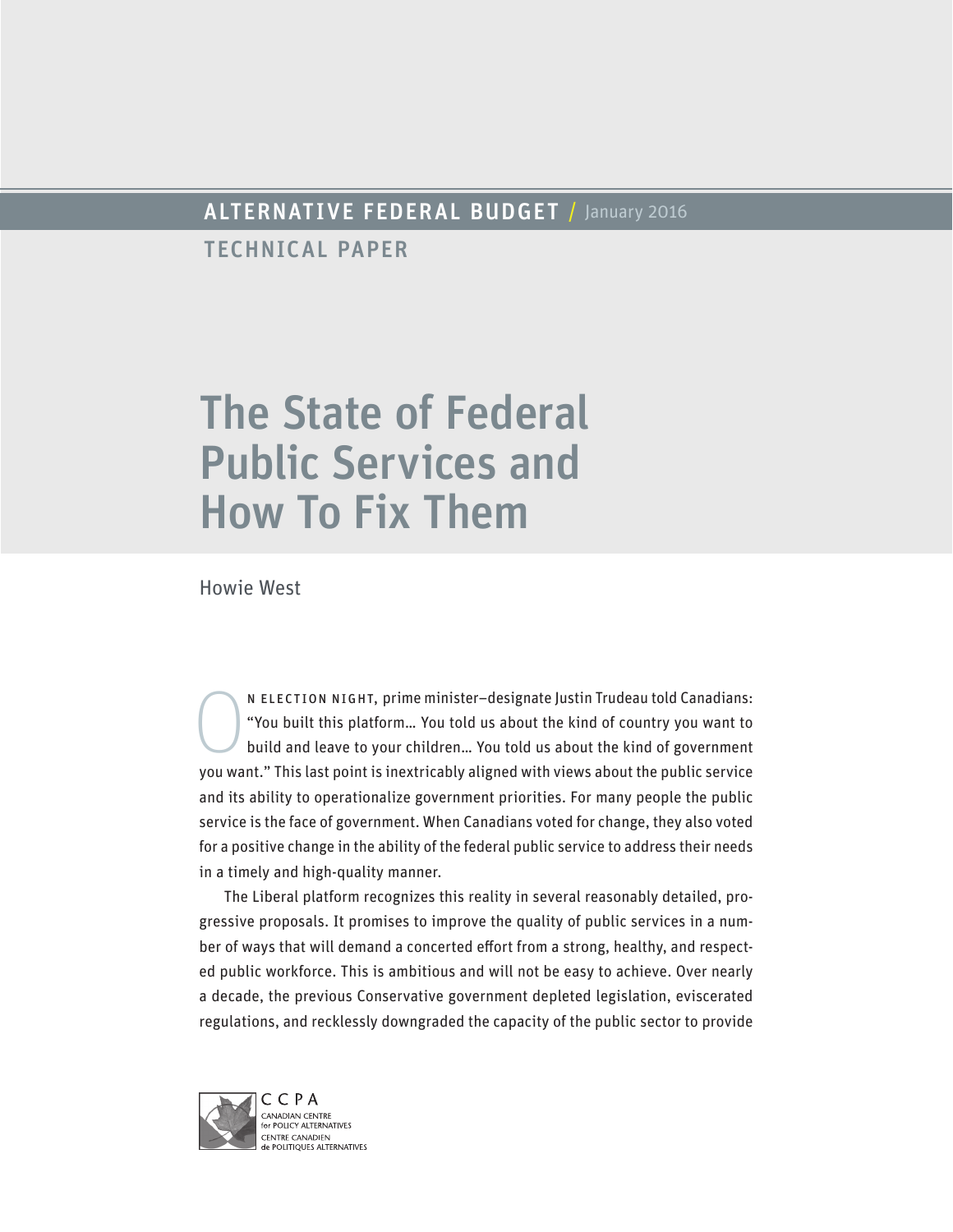quality public services. The new Liberal government will need to rebuild this capacity through strategic investment to implement its platform promises.

This paper examines those promises that pertain to public services, how the capacity of the public sector will need to be increased to meet them, and some of the ways these goals can be improved. The new federal government will need to reject external and internal pressure to embrace a conservative mantra that says public services are too expensive or better left to the private sector. Voters clearly chose a different vision in the last election of a stronger, proactive public service. They have every right to expect this is exactly what the new government will deliver.

## **Quality Public Services**

The Liberal platform promises to work with the public service to provide the quality of service Canadians expect and deserve. It includes creating new service performance standards, streamlining applications, reducing wait times, offering "money-back guarantees," and expanding in-person service. Platform documents say improvements will begin within departments administering employment insurance (EI), benefits for veterans, immigration decisions, and EI and Canada Pension Plan (CPP) appeals.

Elsewhere the platform commits to improving the quality of services delivered by the Canada Revenue Agency, Parks Canada, the Canadian Food Inspection Agency, Environment Canada, and Agriculture and Agri-Food Canada, which all saw drastic cuts under the Harper government. In general, the problems these electoral commitments are meant to address relate directly to the simple fact there are not enough workers nor is there enough operational funding to provide the services the public needs in a timely, accurate, and transparent way. These promises cannot be fulfilled unless the federal government employs more workers to provide the services.

According to Treasury Board data, 25,318 positions were cut from core public services and agencies between 2011 and March of 2015.<sup>1</sup> Statistics Canada estimates the federal public administration declined by 30,000 positions (from 300,000 to 270,000) over the same period, while departmental spending reports show even more cuts were planned.<sup>2</sup> The former government steadfastly refused to be transparent about the real impact of these cuts. We know, from research done by the Parliamentary Budget Officer and others, that the cuts have decreased service quality and undermined the ability of public service workers to do their jobs.<sup>3</sup>

While some welcomed the cuts as if they were somehow reflective of good management, the reality is the Canadian federal public service is small in proportion to the public it serves, and demands for public services are increasing.4 A demographic snapshot of the public service released by the government in 2013 shows that be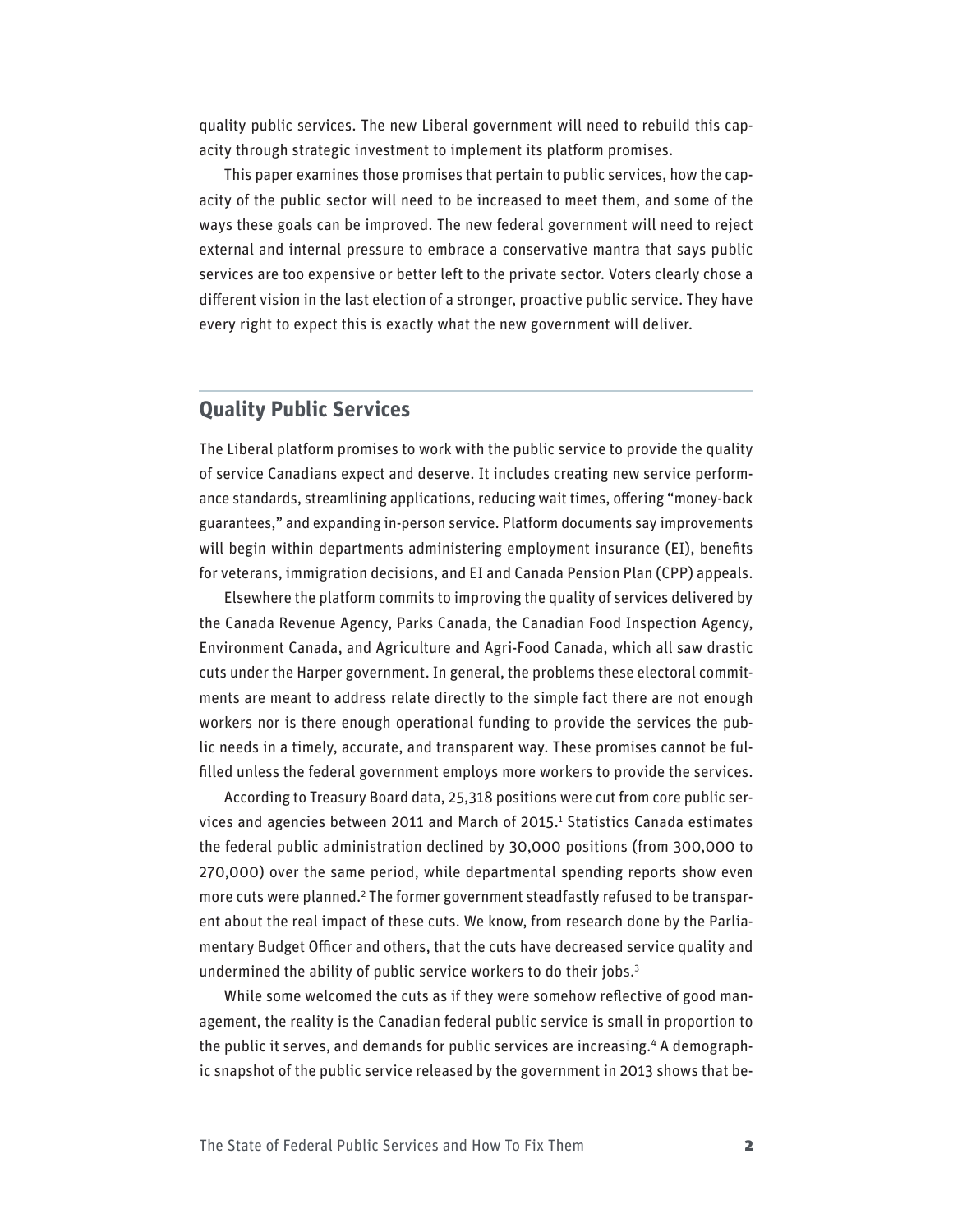tween 1983 and 2013, the Canadian population expanded by 38%, while the size of the public service over this period only increased by 5%. The federal public service now comprises 0.75% of the Canadian population.5

At the same time, real Gross Domestic Product in Canada has increased by 111% since 1983, while federal program spending has only increased by 52%. In 2013, there was an increase of 1.7% in real GDP and a decrease of 0.6% in federal program spending, which dropped as a proportion of GDP from 18.8% in 1983 to 14% in 2011–12.<sup>6</sup> The government's fall 2015 economic update estimated that as a share of GDP program expenses will decline from 13.4% in 2015–16 to 12.8% in 2020–21, their lowest levels since 1948. Operational expenses, which are a part of the overall program spending envelope, are also slated to fall from 3.9% to 3.5%.7

In fact, spending and revenue as a share of the economy are at a near 70-year low, at levels last seen before the introduction of the CPP, EI and medicare, which take up a large share of federal spending today.<sup>8</sup> The current size of the public service is small in relation to the growth of Canada's population and the requirements of its population. There is room for growth in a number of departments, as discussed in the next sections.

## **Public Science**

Public science serves a unique and essential role in the creation of legislation and regulation, whether through long-term data collection or the supply of fundamental research related to public health, safety, and the environment. The safety of the food we eat, the transportation systems we use, the products we consume, and the toys our children play with all depends on government science.

Government scientists also initiate a lot of basic or high-risk research that might otherwise be overlooked by the private sector because it is not profitable, or because small and medium-sized companies cannot afford to undertake it on their own. The meningitis vaccine, first examples of computer animation, and the cardiac pacemaker were all developed in federal government labs.

Partnerships between the public sector, academia, and industry are important and can be mutually beneficial. But those partnerships producing groundbreaking research that is non-proprietary and benefits all Canadians are generally led by the public sector.9 Industry-sponsored research tends to support profits, while academic research is often dependent on a professor's or team's particular field of interest, the natural curiosity of students, and the availability of funding, and can be limited by academic publication pressures and accreditation concerns.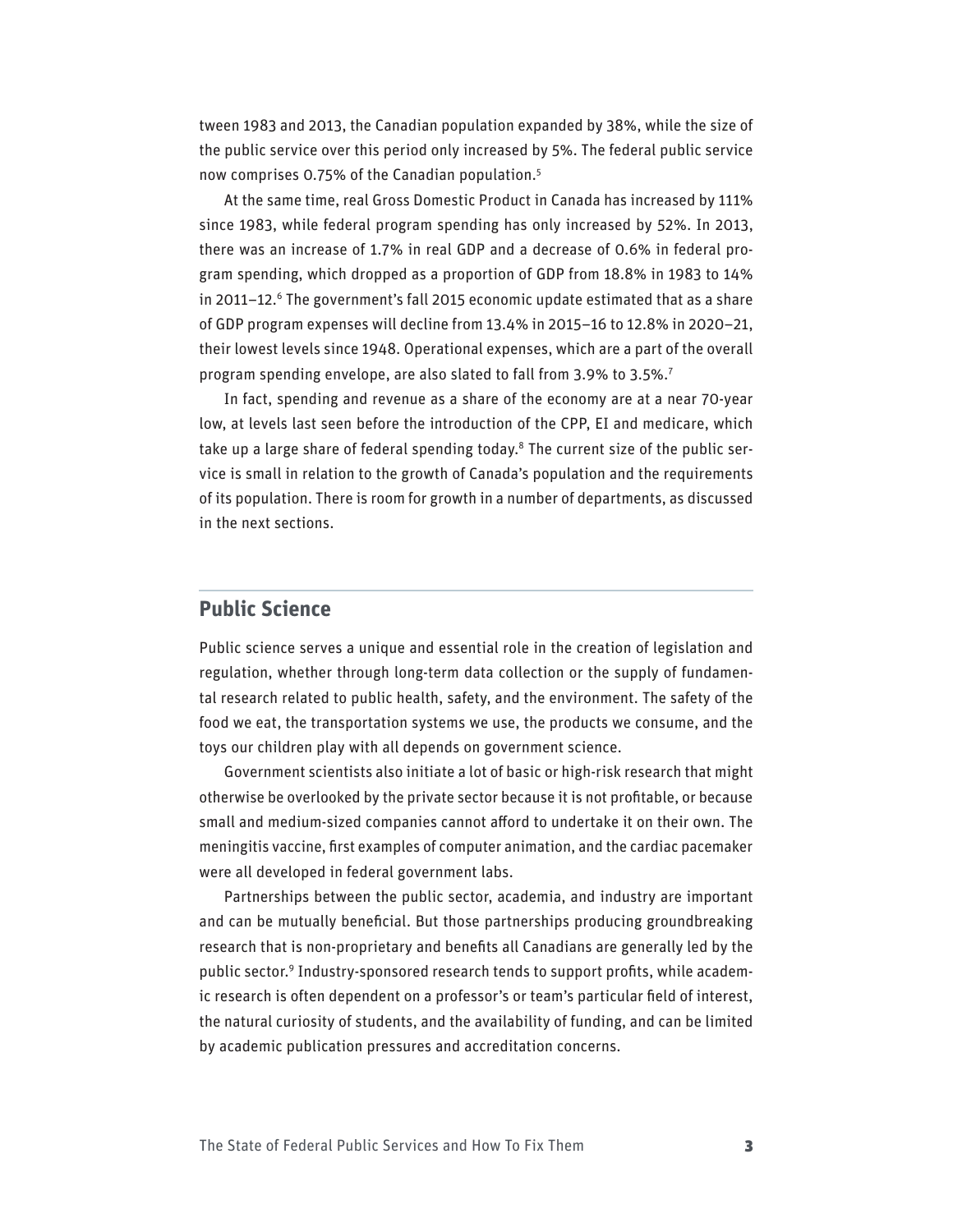Public research — the glue that cements the partnerships with industry and academia, and that best focuses on public goals — was weakened by the previous federal government's dismissive view of basic science and the public sector, and its preference for industry- and university-led initiatives that could be commercialized. Liberal promises, if implemented, would start to reverse this degradation in the following departments and policy areas, with room for improvement as noted.

#### **Canadian Food Inspection Agency**

The Canadian Food Inspection Agency (CFIA) lost 1,407 full-time staff positions (20% of its workforce) between 2012 and 2016, more than half of them (720 positions) from programs that mitigate the risks to human health from animals, fruit, and vegetables. Programs that regulate food production and packaging facilities lost 429 positions.<sup>10</sup> In 2014, 60% fewer ground meat inspections - for fat content, filler, and fraudulent species claims — took place than in 2013. Without additional resources there will be no inspection of cooking oils.

Fewer than half of independent food retailers inspected in 2013 were slated for inspection in 2014.<sup>11</sup> In 2014, the CFIA amended a number of important inspectionrelated policies.12 Veterinarians and scientists employed by CFIA say these changes will seriously undermine Canada's culture of food safety and negatively impact public health and safety.<sup>13</sup>

Risk management inspection regimes and other models of self-regulation or deregulation, where food processors have more responsibility for monitoring their own operations, go hand in hand with staffing shortages. Although companies should always do their own due diligence this does not exclude the need for on-the-ground inspections by government regulators.

The Liberals have promised to invest an additional \$80 million over four years for more inspection of domestic and imported foods. It's difficult to estimate if this investment will reverse the deterioration of inspection and enforcement that has taken place over the last several years.

For this to be effective, the government will need to hire and empower more inspectors. Conservative policies eviscerated frontline service while protecting the management cadre, creating a top-heavy organization with a poor understanding of operations. Policies that were amended to facilitate increased self-management need to be reversed. The CFIA also needs to be more transparent and accountable given employee revelations of department officials misleading Parliament, parliamentary committees and the Canadian public.<sup>14</sup>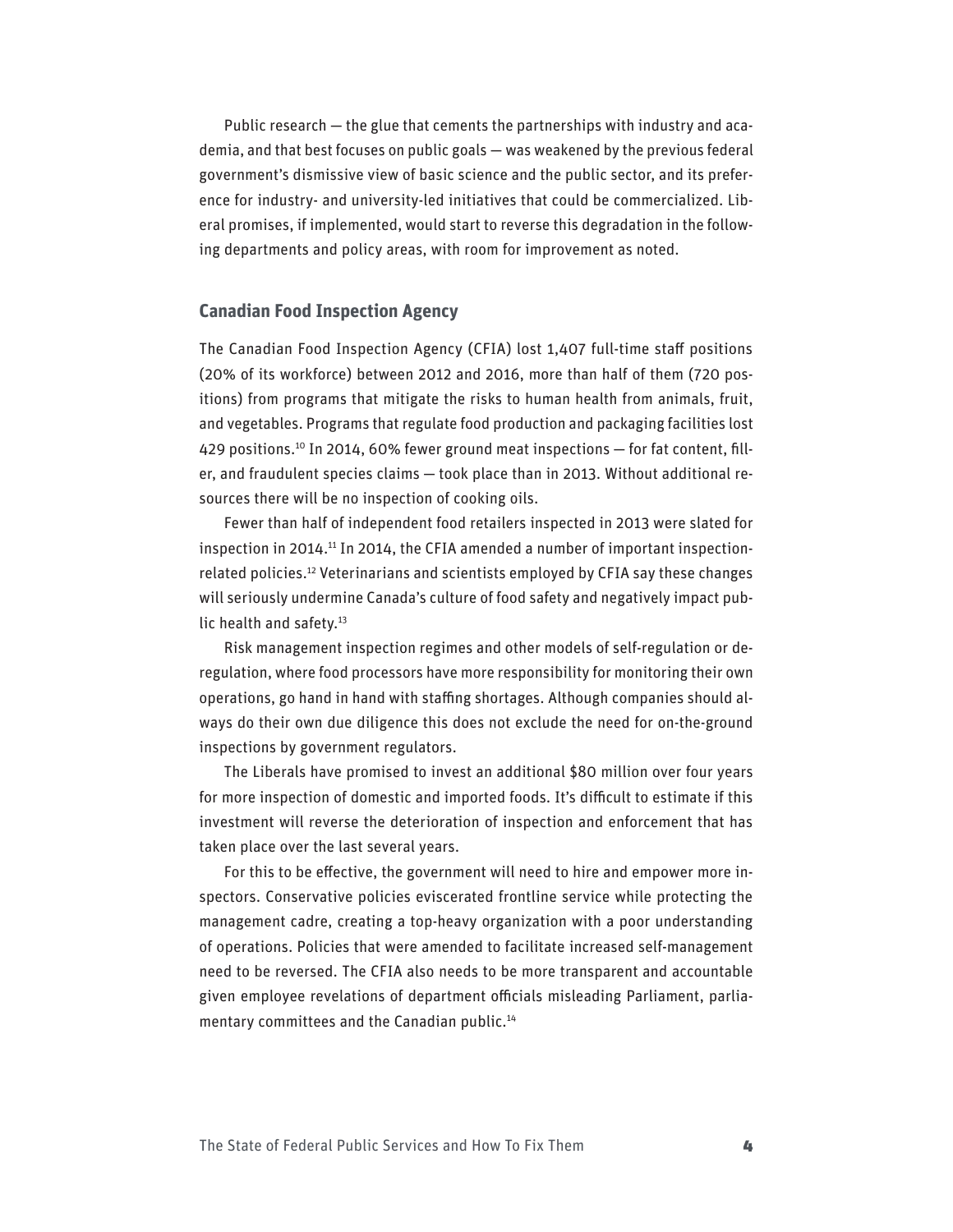#### **Agriculture and Agri-Food Canada**

The Liberal government has promised to invest \$100 million over four years to enhance agricultural research, though it is not clear yet exactly where the money will go. Treasury Board statistics show that between 2011 and 2015, Agriculture and Agri-Food Canada shed 1,764 jobs. Its capacity to provide quality public services has been severely compromised. A significant amount of the new funding should therefore be earmarked for reinstating this capacity. The Community Pasture Program and the Shelter Belt Program in particular need to be restored. Longstanding promises to create a Grain Centre of Excellence at the University of Manitoba should also finally be met.

The Community Pasture Program was a land management service in the Prairie provinces designed to reclaim land that was badly eroded during droughts. Despite known climate change challenges and increasingly dry winters this program was deemed unnecessary by the previous government.<sup>15</sup> The Prairie Shelter Belt Program provided technical services as well as tree and shrub seedlings for the establishment of shelterbelts and other agroforestry, conservation, and reclamation projects on eligible agricultural lands in Manitoba, Saskatchewan, Alberta, and in the Peace River region of British Columbia, with the goal of improving the performance and sustainability of the agricultural sector. It was cancelled in 2013. The Grain Centre of Expertise, which was promised almost a decade ago, would have co-located the Cereal Research Centre, the Canadian International Grains Institute, the Canadian Grain Commission, and the Canadian Malting Barley Technical Centre to create a powerful crop and market development facility.<sup>16</sup>

Non-regulatory research led by public service scientists and technicians at the department also needs to be restored. The policy of the last government — that all public science must have an immediate commercial application — has narrowed the scope of the research being done and the type of partnerships with non-government actors. In general, across several departments, frontline public research capacity must be restored if Canada is to meet the food security challenges of the next century, and if agricultural sustainability is to be maintained.

#### **Environment Canada and Fisheries and Oceans Canada**

The Liberal government has made significant promises to repair the damage done by the Conservative government to Canada's environmental protection legislation and regulatory systems. These include a commitment to conduct a review of recent changes to the Fisheries Act and the Navigable Waters Protection Act, to reverse the \$40 million cut from the government's ocean and science monitoring programs,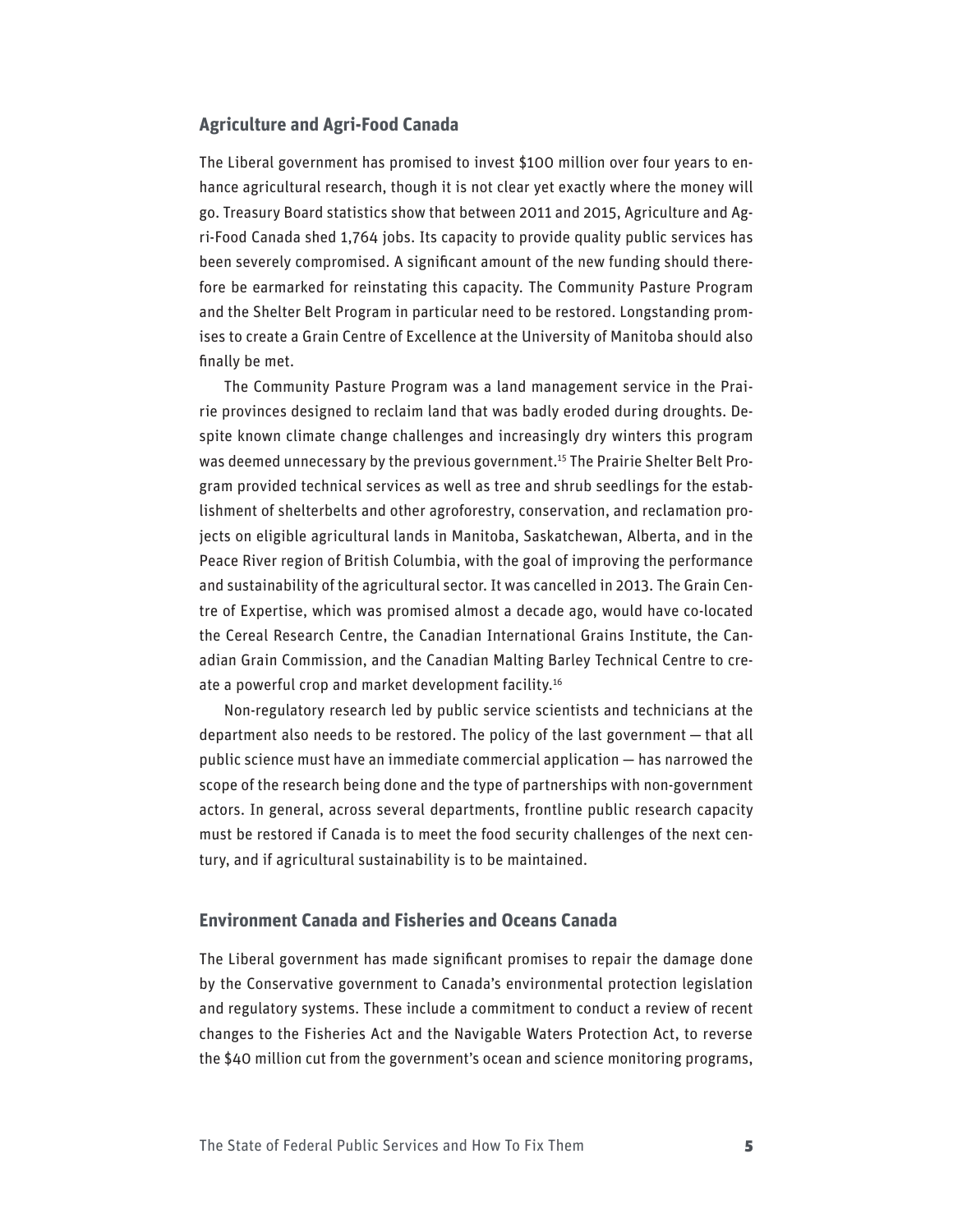and to restore \$1.5 million for research into freshwater lakes, including at the Experimental Lakes Area. Furthermore, the Liberal government promises to act on the recommendations of the Cohen Commission on restoring sockeye salmon stocks in the Fraser River.

These proposals are all worthwhile. Key portions of the Fisheries Act were repealed by the Conservative government in June of 2012, endangering habitats and removing triggers for impact assessments. The Canadian Environmental Assessment Act was replaced with a much weaker version that restricts assessment hearings. Later the same year, the Conservative government reduced environmental oversight in the Species at Risk Act. These changes should be reversed as soon as possible. In addition, ongoing National Energy Board reviews should be halted until a transparent review of Canada's environmental assessment processes can be undertaken with a view to examining both upstream and downstream risks and implications to the environment.

According to current plans and priorities, between 2010 and 2017 Environment Canada will have cut 21% of its staff, including 338 employees from the climate change division. A further 30% of the staff at Fisheries and Oceans Canada responsible for the Species at Risk Act, and the recovery and protection of all aquatic species in Canada, were cut.<sup>17</sup> In 2014, the Federal Court ruled the federal ministers of environment and of fisheries and oceans acted unlawfully in delaying the creation of recovery strategies for species at risk. During the court case, department officials admitted that staff shortages were largely to blame for their inaction.<sup>18</sup>

More than \$100 million in cuts were made at Fisheries and Oceans Canada for water protection despite recommendations from public service experts that spending should be increased for both environmental and economic reasons.19 These cuts should be reversed, and national water legislation enacted with adequate funding to administer and enforce it. This is particularly true for First Nations communities in which households are 90 times more likely to be without safe drinking water than other Canadian households.20

In order to fulfil Liberal promises on the environmental front additional resources and staff will be required. Restoring the legislation without ensuring there are enough scientists, enforcement officers, and others to effectively implement the legislation would be an empty gesture.

#### **Climate Change**

The Liberal government has changed the name of the department responsible for the environment to Environment and Climate Change Canada, creating the potential for an enhanced public sector response to what Foreign Affairs Minister Stéphane Dion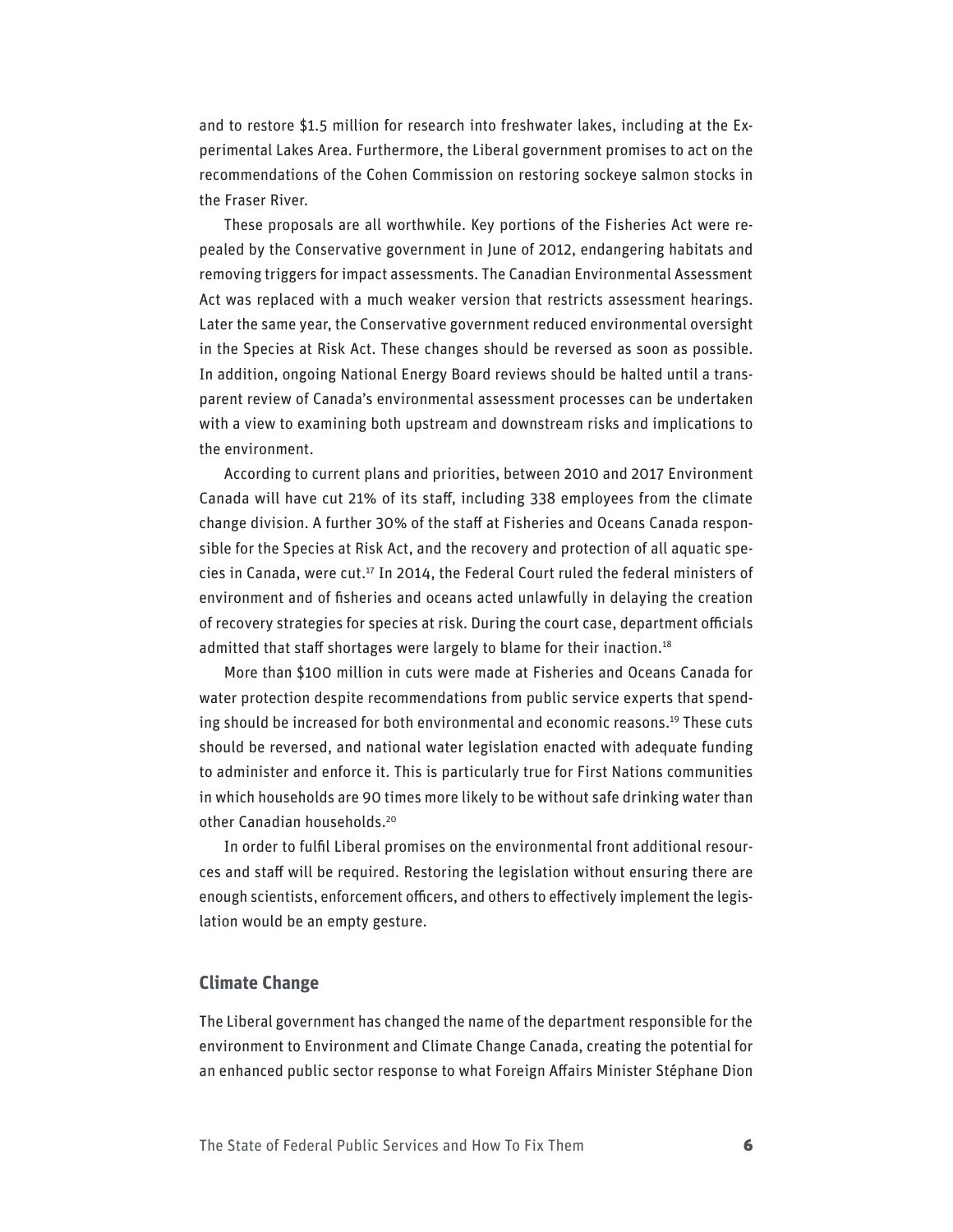has called the "worst threat we are facing this century."<sup>21</sup> Climate change is an economic issue as much as an environmental one. Importantly, it is also a major security threat that will demand a concentrated public service response not unlike the effort Canada mounted during the Second World War. Effectively fighting climate change will require a change in our world view.<sup>22</sup>

The Liberal government promises to invest \$200 million annually in clean-tech innovations for forestry, fisheries, mining, energy, and agriculture, as well as \$100 million per year in clean technology–producing companies. It also promises to establish green bonds to support large and community-scale renewable energy projects by providing loan guarantees for clean energy products as well as investment opportunities.

The government is Canada's largest employer, purchaser of goods and services, and landlord. The Liberal government promises to increase its own use of clean technologies in energy, buildings, and procurement, an initiative that will require much consultation within the public service and significant resources to accomplish. These are all useful initiatives. They must be administered in a way that monitors expenditures so that the public interest is always top of mind.

The government has also committed to working with the provinces to reduce greenhouse gas emissions. This is a positive approach, but it does not go far enough. Although some provinces are well on the way to reducing emissions, many are not. To overcome provincial reluctance, the federal government should create concrete targets backed up by public service resources to help all provinces meet them.

As oil prices fall below \$40 a barrel it is time for the government to more actively pursue job-intensive renewable solutions to climate change.<sup>23</sup> Public transit, renewable energy, and home/building eco-retrofits are all possible in co-ordination with provinces/territories and municipalities with financial help from Ottawa. Tax revenue that has been used to subsidize the resource extraction industry (an estimated \$3.6 billion in 2013–14, of which \$2.1 billion was federal) must be repurposed to support this goal.24

#### **Parks Canada**

The Liberal platform promises to reverse cuts to Parks Canada made by the previous government in the 2012 federal budget, invest \$25 million annually to improve park management, and create 5,000 youth green jobs by hiring more guides, interpreters, and other staff at the department. But to fully restore what was lost under the last government, park seasons will have to be lengthened and personnel hired to manage the renewed services.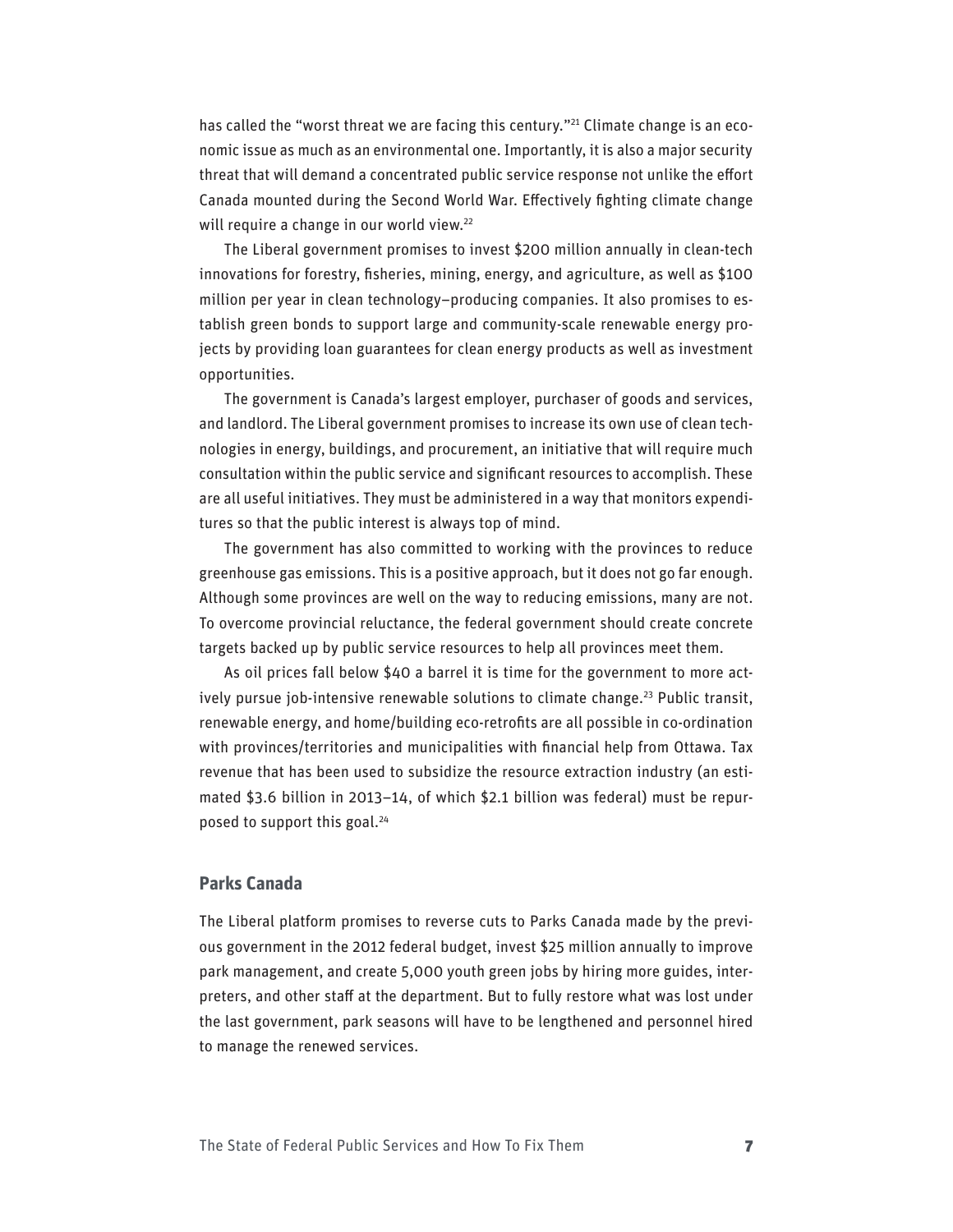The Liberal plan to hire more students at peak season is good given high rates of youth unemployment. However, these positions should earn a fair wage and be covered under health and safety arrangements public service unions have negotiated with the employer. Student hiring in the past has not always met this criteria, jeopardizing the health and safety of young workers. Hiring students through the government's existing term hiring mechanism would provide them with workplace rights they would not otherwise have.

#### **Statistics Canada**

The Liberal government is bringing back the long-form census and has promised to make Statistics Canada independent, giving it the authority to release key information that informs government decisions. These are excellent moves that will assist policy-makers across the country.

The cancellation of the long-form census by the previous government led to a significant decline in the amount and quality of information about who Canadians are and how they live, making it impossible to accurately identify chronological trends in Canada's social and economic fabric. Regardless of how robust the National Household Survey was made, or the extra \$22 million injected by the last government, it could not replace the census.

In an article asking the Liberal government to "make Statistics Canada independent," Canada's former chief statistician cautioned: "we should also ask why and how we got into this unacceptable situation in the first place, with a government interfering in the very technical issue of which questions should be asked on the census form. Could we find ourselves back in the same situation again one day in the future?"25

The answer is currently yes, but that could be rectified without spending a dime. The law governing Statistics Canada must be changed to remove opportunities for political interference. At the same time, inadequate funding has resulted in too many foregone studies over the years — a poor record for a nation that purports to value science. An independent Statistics Canada should have the flexibility to recommend new data sets and the ability to make their case to the government for extra funding to support them.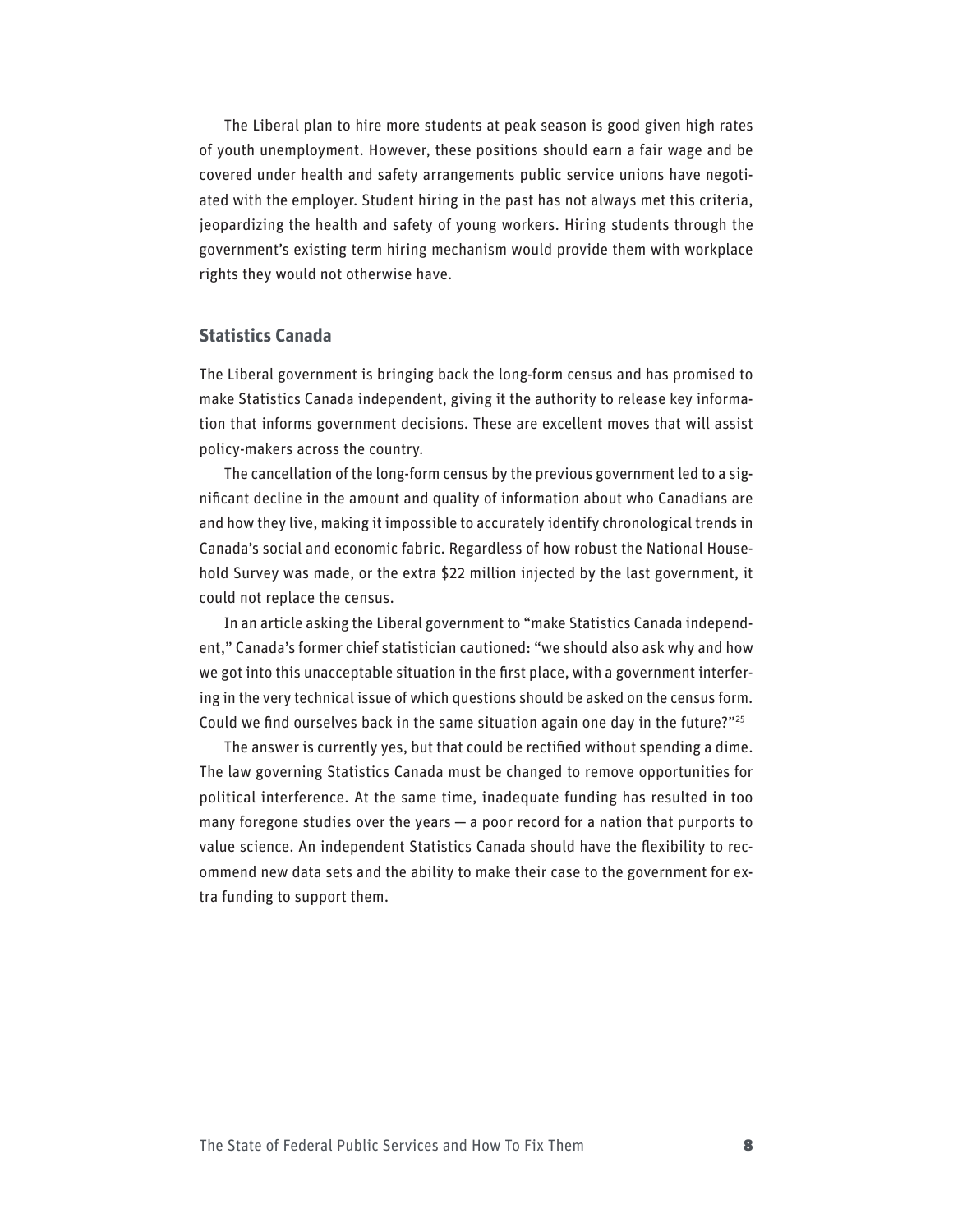## **Social Services**

#### **Employment and Social Development Canada**

The Liberal government has promised to reduce the waiting period for employment insurance benefits from two weeks to one. It has also promised to create higher service standards for EI processing and to reduce waiting times. Although there are many other changes the government should initiate to improve EI for those who need it, their effectiveness will be undermined if there are not enough workers at Employment and Social Development Canada (ESDC) to administer the program.

The Conservative government cut 2,954 jobs from the department between 2011 and 2015.<sup>26</sup> Additional staff were hired in the past year, but this has not repaired the damage.27 Funds to operate Citizen Centred Service, a key business line within ESDC, will have been cut in half from 2011 levels by 2017 under current plans — a loss of 2,100 positions. Department reports show that between 2011 and 2013 there were over 26 million blocked calls — where people could not get through to the EI helpline  $-$  and over a million hang-ups.<sup>28</sup>

There is a shortage of staff in the EI processing and appeals sections. Significant reinvestment in ESDC will be essential, given the extent of the previous government cuts, if the Liberal government wishes to realize its promises.

#### **Immigration**

What was Citizenship and Immigration Canada has been renamed the Department of Immigration, Refugees and Citizenship, and the Liberal government has promised to double its budget for processing family-class sponsorships and to reduce wait times in general. The government has also promised to invest \$250 million to increase Canada's ability to process refugees, and to improve the nation's overall capacity to sponsor and settle refugees and immigrants to Canada. Current immigration levels in Canada are quite high (about 250,000 newcomers per year), though with Canada's aging population there is a strong economic argument to increase this number.

There is an even stronger moral argument for Canada to welcome more refugees. The World Bank estimates that by 2030 between 35 and 122 million people will be living in poverty because of climate change.<sup>29</sup> Poverty and food shortages are inevitably leading to more migration and more refugees, making this an ongoing problem that Canada and other more prosperous nations must begin to plan for and adapt to.<sup>30</sup>

Part of that planning must include ongoing financial and human resources to process and help resettle immigrants and refugees in Canada in ways that sustain them physically and emotionally. This will take a lot of rebuilding. Staffing is inadequate at Canadian visa offices and the refugee board, and under-resourcing has made it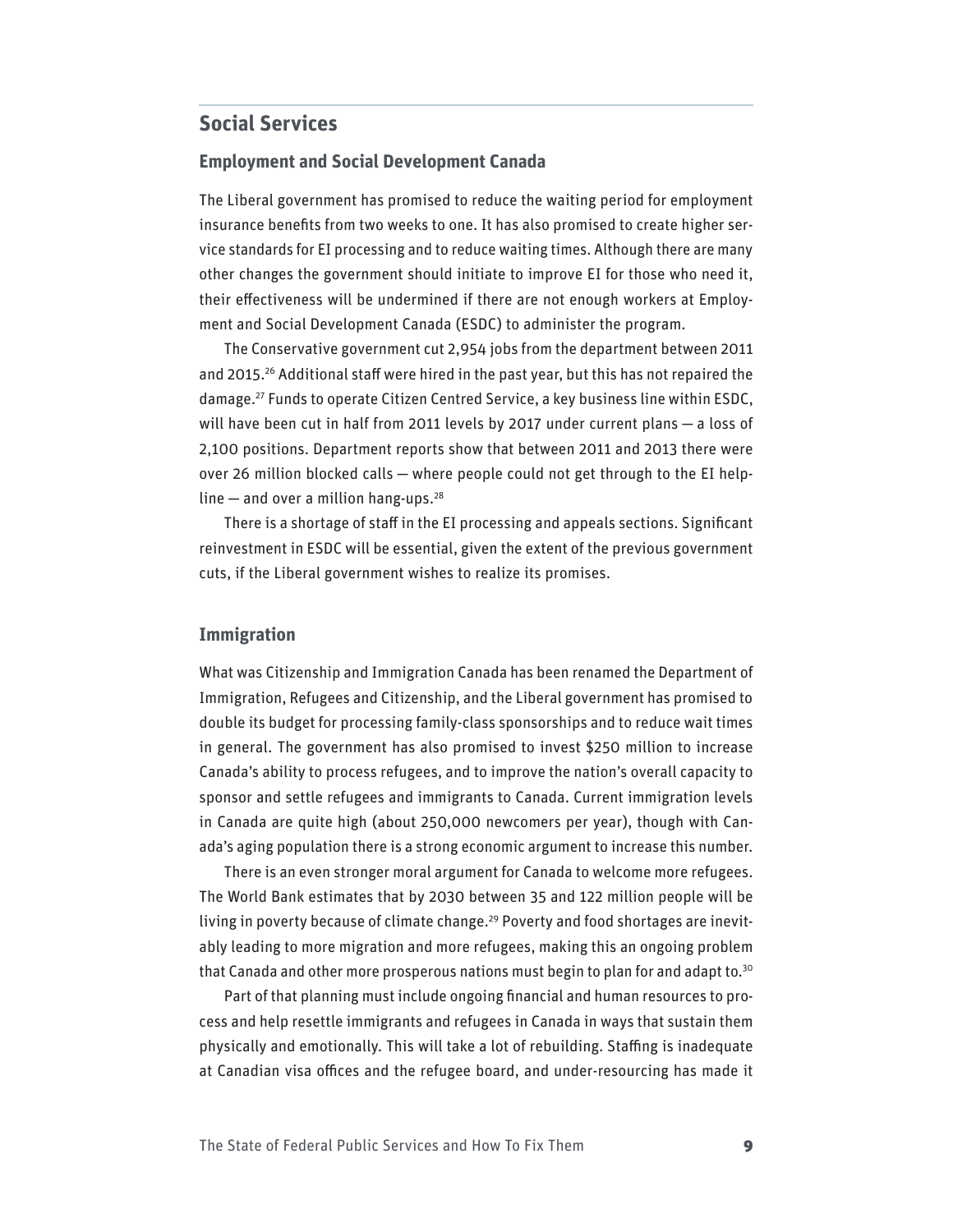almost impossible for the department to respond in a timely way to everything from family reunification to administering citizenship applications. $31$ 

#### **Court Challenges Program**

The Court Challenges Program, created in 1978, provided an average of \$2.3 million annually to help disadvantaged and marginalized Canadians bring language and equality rights challenges under the Canadian Charter of Rights and Freedoms. Many important human rights cases that have improved Canadian law would not have been pursued without assistance from the program.

The Conservative government cancelled the program in September of 2006, saying it did not make sense for the government to "subsidize lawyers to challenge the government's own laws in court."32 Because of the length of time it takes cases to wind their way through the courts, the Court Challenges Program still receives minimal, though inadequate, funding.<sup>33</sup> Reinstating this program to its full capacity will promote increased opportunities for equality within Canada's justice system.

## **Other Services**

#### **Government Operations and Mechanisms**

The Liberal platform made a number of promises related to government operations and mechanisms, notably on improving access to information, and with respect to Canada's official languages policy. These promises, which will demand new investment, apply to all departments and can be construed as improving the quality of public services.

For example, the Liberals promised before the election that they would eliminate all fees except for the initial \$5 filing fee on access to information (ATI) requests, and broaden their coverage to include the offices of the prime minister and other ministers, as well as administrative institutions that support Parliament and the courts. But the promise to cut fees was not included in Prime Minister Trudeau's mandate letters to the ministers of justice and the treasury board, which instead called for a simple review of the ATI process.

Fees that discourage access should be eliminated. ATI requests have been increasing for a number of years and the demand cannot be met in a timely way (5,000 have been filed since the election).<sup>34</sup> The existing 30-day response time limit is seldom met, with some unanswered requests dating back to 2009 and 2010.35 Although the Liberal commitment to transparency may ease the workload burden on depart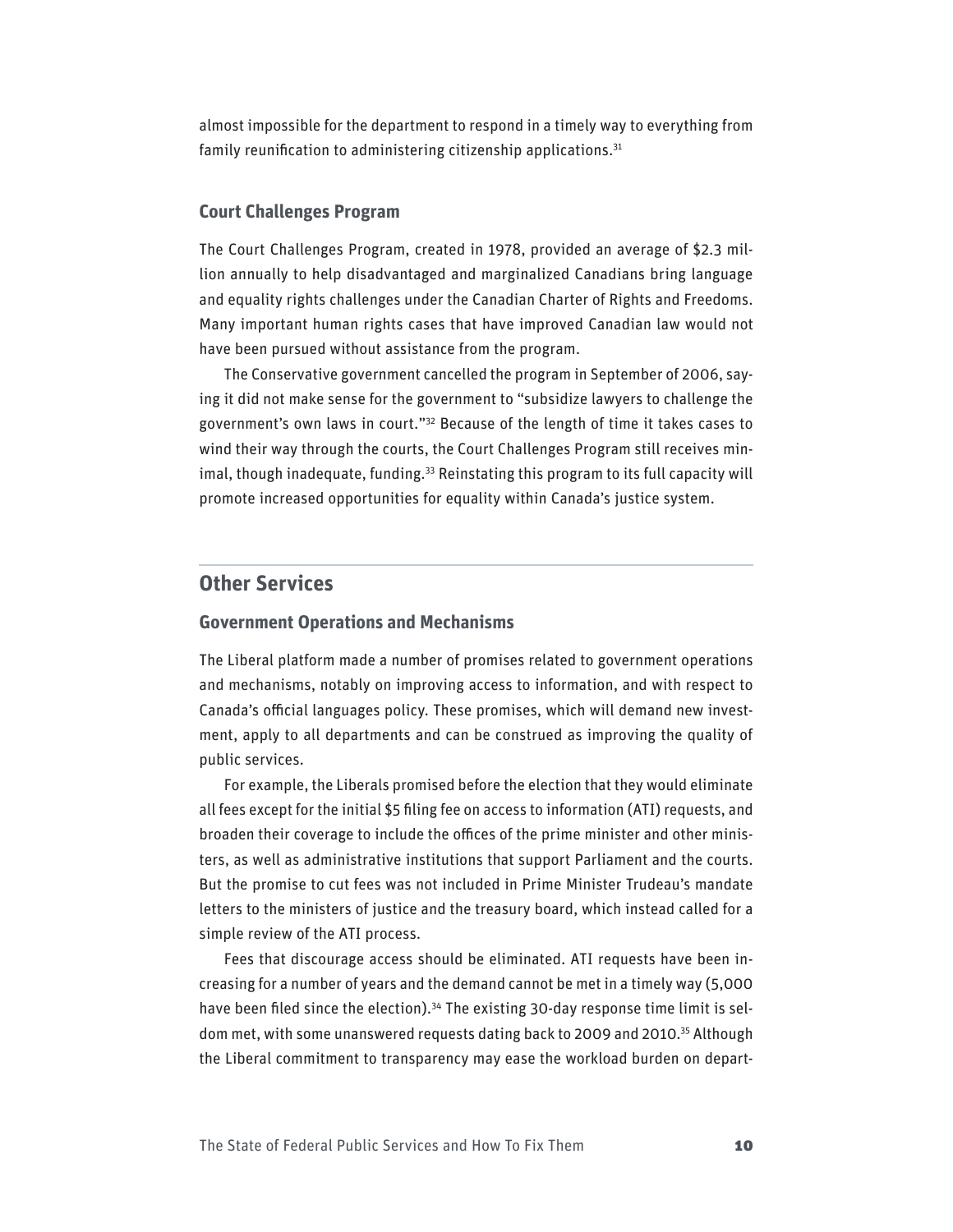ments, they will still need additional resources to address current ATI demand and clear the backlog from the last government. Departments should be encouraged to submit plans about how they intend to deal with the workload.

The Liberal platform also promised to create a simple, central, no-fee website for personal information requests. Since these are already free to file, and already come with a 30-day time limit, the only new commitment here is the requirement to provide a written explanation for any delays to the applicant and the privacy commissioner.

The Liberals have promised to promote the use of Canada's official languages. Their platform committed to developing a new official languages plan to support English and French linguistic minorities, and to establish a free online service for learning and retaining English and French as a second language. Increased transparency in government is welcome, as is support for bilingualism, but effectively operationalizing these goals will require additional resources.

#### **Canada Revenue Agency**

The Liberal government committed to significant investment at the Canada Revenue Agency. In addition to clarifying the rules pertaining to charities, which will eliminate resources focused on seemingly politically motivated audits, the Liberals promise to invest over \$80 million to combat international tax evasion and to create a multilateral anti–tax haven strategy. This is a progressive promise that should pay for itself while generating additional revenue for other government priorities. According to Canadians for Tax Fairness, Canadian corporations had \$199 billion hidden in the top ten tax havens in 1994. Recent research by Gabriel Zucman found that Canada has at least \$40 billion stashed away in Switzerland alone.36

The government also promises to overhaul operating practices at the department in the following ways: to develop a client relationship that will include proactively contacting Canadians when they are entitled to, but are not, receiving tax benefits; offering to create returns for clients, particularly lower- and fixed-income Canadians; supporting paperless tax filing; and ensuring CRA correspondence is user-friendly. Canadians want fair tax policies and these steps help ensure poorer and richer Canadians are treated fairly.

From 2011 to 2015, the Conservative government cut almost 1,800 jobs at the CRA, according to Treasury Board.37 Hundreds of senior auditors were laid off. Currently, CRA does not have the capacity to fulfil these Liberal promises without providing more resources, including staff.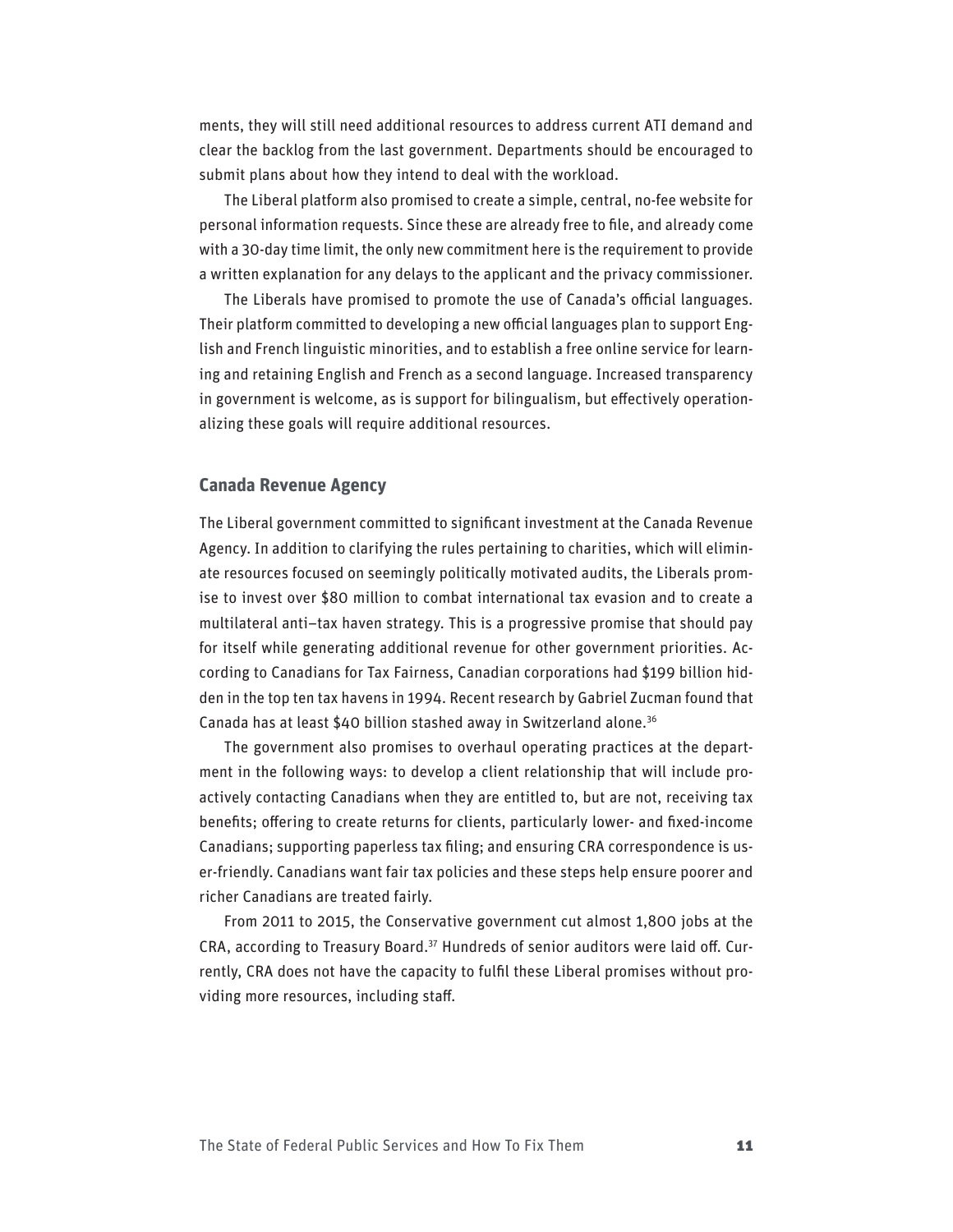#### **Canada Post**

The Liberal platform promised to stop Canada Post's plan to end door-to-door mail delivery and to review operations at the Crown corporation to ensure Canadians were receiving high-quality service at a reasonable price. One of the reasons the Conservative government and Canada Post stopped door-to-door delivery service was so that 6,000 to 8,000 postal worker jobs could be eliminated. At the time, both claimed Canada Post was in such dire financial straits the important service could not be sustained.

In fact, Canada Post has created revenue for the government in all but two of the past 17 years. By December 2013, losses were only \$110 million on annual revenues of \$5.8 billion.<sup>38</sup> The 2014 Canada Post budget showed profits of \$194 million. In the first quarter of 2015, the corporation posted a pre-tax profit of \$24 million.39 Though Canada Post was short \$31 million in the second quarter, the overall \$7-million shortfall to that point is insignificant compared to annual revenues, even with declining mail volumes.

A review of Canada Post will demonstrate there are other options besides cutting services to sustain the corporation as it moves into an environment where less mail is being delivered. For example, four years of intensive research at Canada Post into offering financial services concluded postal banking was a "proven money-maker." The Conservative government refused to entertain the concept.<sup>40</sup> The Liberals would be wise to consider it.

#### **National Defence**

In their party platform, the Liberals promised to implement the recommendations in the Canadian Forces' Report on Transformation on how to build a more "modern, efficient, and effective military," including the proposal to reduce administrative staffing within government and the Canadian Armed Forces to strengthen frontline operations. The Liberals also committed to removing the current Canadian Air Force presence from Iraq.

National Defence is a public service. Like other public services it is dependent on tax revenue. Among the services it provides within Canada is the mitigating role the Forces play during floods, forest fires and other disasters. The department's main role is to support Canada's foreign policy and the overall welfare and security of Canadians. In the past, Canada contributed much more to peacekeeping than it does now. When once Canada fielded 3,300 peacekeepers, there were only 34 military personnel participating in peacekeeping missions internationally in 2014.<sup>41</sup>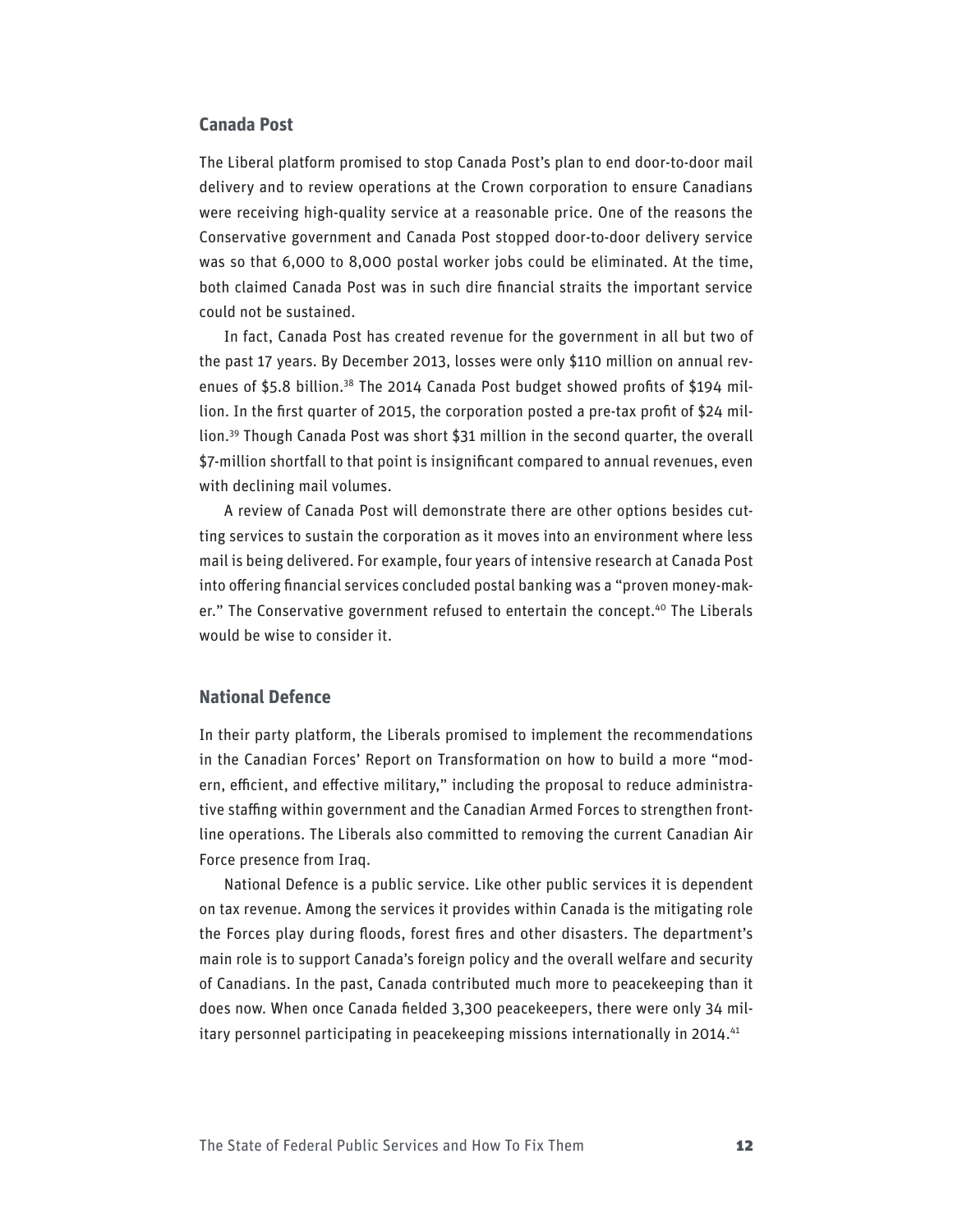It is time to have a full discussion of the role the Canadian Forces should play at home and abroad. Only then will we be able to make informed choices about the skills and equipment they will need to carry out this mission. Acting in the absence of a sensible national defence plan, as the previous government did, will only continue to lead Canada into reactionary and politically motivated missions that undermine the quality of defense services.

#### **Veterans Affairs**

The Liberal platform promised to reopen the nine veterans' service centres closed by the previous government, and to fully implement all the auditor general's recommendations on enhancing mental health service delivery for veterans. The platform also committed to hiring 400 new service delivery staff (on top of the "more than 100" that the Conservative government committed to hiring in its 2015 federal budget) and provide greater education, counselling, and training for families providing care and support to veterans. Lastly, the platform promised to budget \$20 million for two new centres of excellence in veterans' care.

These steps will be welcomed by veterans as well as the mostly overworked public servants who try to assist them. Treasury Board figures show that between 2011 and 2015, Veterans Affairs cut 915 jobs. Although the 400 new service delivery staff will be welcome, more personnel will likely have to be employed to operationalize the improved service delivery that the government hopes to introduce.

#### **Canadian Coast Guard**

Security in Canada is the responsibility of a number of different departments. One of the most important for Canada's fishers is the Canadian Coast Guard. Although the previous government made commitments to the coast guard most of them did not materialize, whereas the cuts they promised did.

The Liberal government has renamed the department within which the coast guard resides to Fisheries, Oceans and the Canadian Coast Guard — a symbolic recognition of the important role that the Coast Guard plays in maritime waters. It has also promised to re-open the Maritime Rescue Sub-Centre in St. John's and the Kitsilano coast guard base in Vancouver, both positive measures in support of Maritime safety.

In 2013, the Conservative government projected coast guard cuts in the area of \$20 million with an accompanying loss of 300 full-time jobs.<sup>42</sup> The cuts led to three of five marine communications centres in B.C closing alongside the Kitsilano base, which alone responded to about 350 calls for rescues per year. Kitsilano served Vancouver's Burrard Inlet, the busiest harbour in Canada. Calls for maritime assistance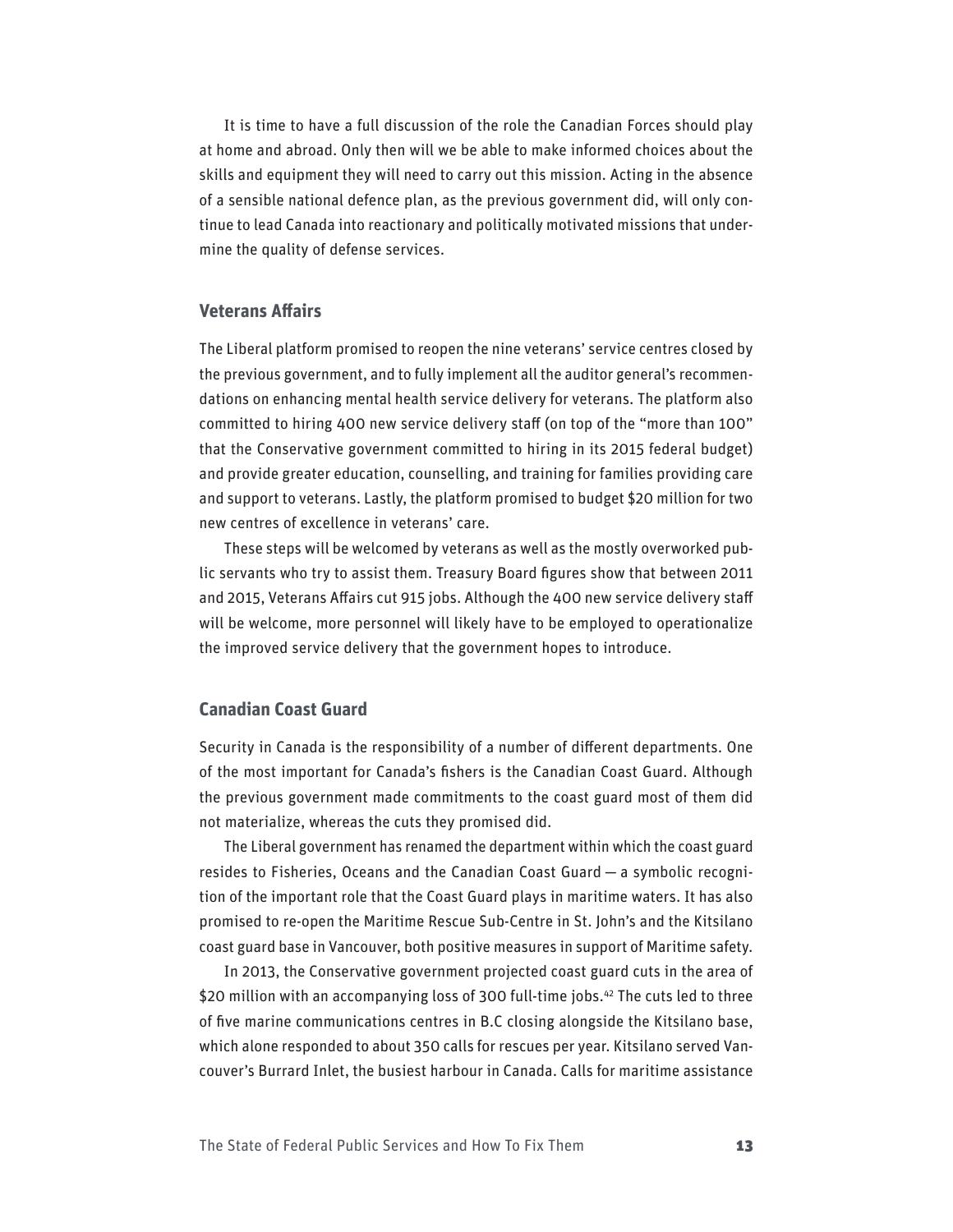must now be sorted out 17 nautical miles and 35 minutes away. The former commander of the Kitsilano coast guard station told reporters the serious fuel leak last April in English Bay would have been responded to in 10 minutes, as opposed to several hours after the leak occurred, had the base not been closed.<sup>43</sup>

The Conservative government also shut down the St. John's Maritime Rescue Sub-Centre in 2012. The centre protected the safety of mariners who operated in an area spanning more than 900,000 square kilometers of ocean and 28,956 kilometers of coastline. It responded to more than 500 distress calls a year. Reinstatement of these bases should be a priority. Likewise for the 10 coast guard communications centres shut across Canada by the last government.44 The operators of these centres dealt with emergency calls from mariners in distress. Although it was not among the Liberal promises, the government should seriously consider reopening them also.

## **Quality Public Services Depend on a Healthy Public Service**

The previous government repeatedly introduced omnibus legislation that undermined the ability of public service workers and their representatives to ensure a fair and healthy workplace. The legislation weakened health and safety legislation, impeded workers from making complaints about workplace issues, and narrowed the ability of workers to improve the contractual relationships that govern their employment. Unhealthy, unvalued, and micro-managed workplaces are not conducive to providing quality public services.

Collective bargaining determines working conditions. The Liberal platform promised a Liberal government would bargain in good faith with public sector unions. The party committed to implementing the Mental Health Commission of Canada's National Standard of Canada for Psychological Health and Safety in the Workplace. The Liberals also promised to revoke changes the Conservative government made to labour legislation that undermined fair representation, subverted the bargaining process, and undermined health and safety representation.

Meeting these promises will not always be easy, but it will be worth it for public sector workers and those who rely on the services they provide. Workers who are well-treated, happy, and healthy, who are not overworked and can take the time to properly address questions from the public, consistently provide better service.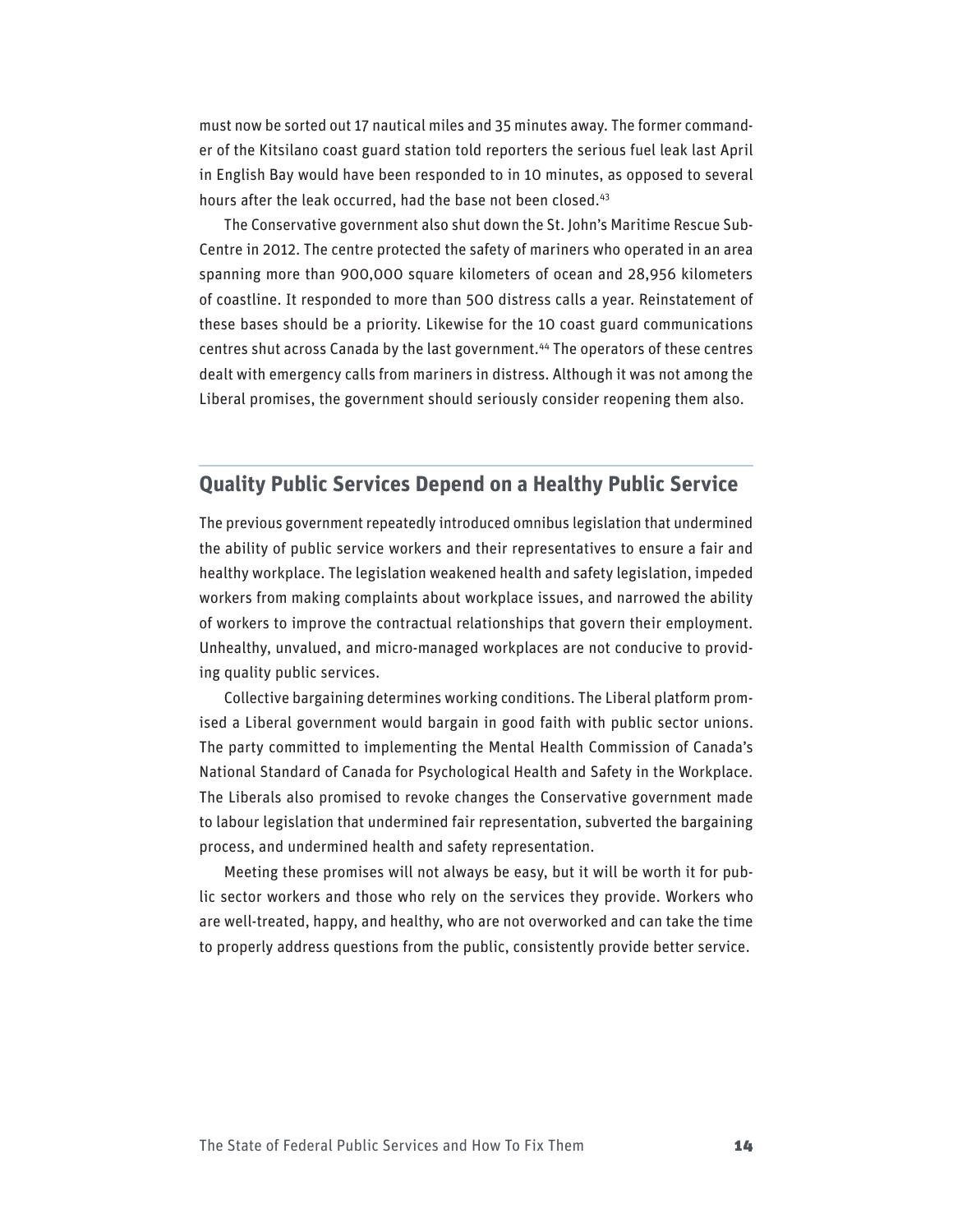## **Conclusion**

One of main problems the Liberal government will have in keeping its promises to Canadians is that the cuts the Conservative government made to public services, many of them ideologically driven, were deep, sacrificed quality, and need to be reversed.45 Revitalizing Canada's public service will require serious decisions about how to generate more public revenue, importantly to pay for the staff needed to supply revitalized services.

Fortunately, the Liberal government is in an excellent position to implement strategic tax increases to pay for public service enhancements that will be supported by the majority of Canadians who voted for change (see Tax Chapter in the forthcoming 2016 Alternative Federal Budget). Serious attention to addressing tax avoidance and ending subsidies to the oil industry are among the many smart options out there for producing new revenue.

Nobody likes to see a government break its promises, and much has been said already about the Liberal track record on these things.<sup>46</sup> Now that the party once again forms the government, there will be a lot of voices demanding that it scrap its promises as too expensive or too risky. This would be a huge mistake politically and for Canada's depleted public services.

The Canadian people made a clear choice in the last election against austerity. The majority of Canadians voted for change and for an activist government. They voted for transparency and a reinvestment in a caring, thoughtful, and more equal Canada. No government would be able to implement that vision without a strong and vibrant public service.

*Howie West is a member of the Alternative Federal Budget Steering Committee and Work Reorganization Officer with the Public Service Alliance of Canada.*

#### **Notes**

**1** Treasury Board of Canada. This information is retrieved from the government's regional pay system and consists of two population segments: the Core Public Administration (CPA) and Separate agencies (SA). The changes from 2014 overall are negligible with only 104 fewer jobs overall. In the last year the government chart shows that some departments and agencies continue to cut positions (e.g., CRA, CFIA, CSC, and AAND) and others (e.g., ESDC) have increased their staff from the previous year. Link: http://www.tbs-sct. gc.ca/res/stats/ssen-ane-eng.asp

**2** Statistics Canada Survey of Payrolls (SEPH), CANSIMtable 281-0023

**3** MacKinnon, Leslie. "Most cuts hitting services, says budget watchdog," CBC News, November 7, 2012. Link:<http://www.cbc.ca/news/politics/most-cuts-hitting-services-says-budget-watchdog-1.1217923>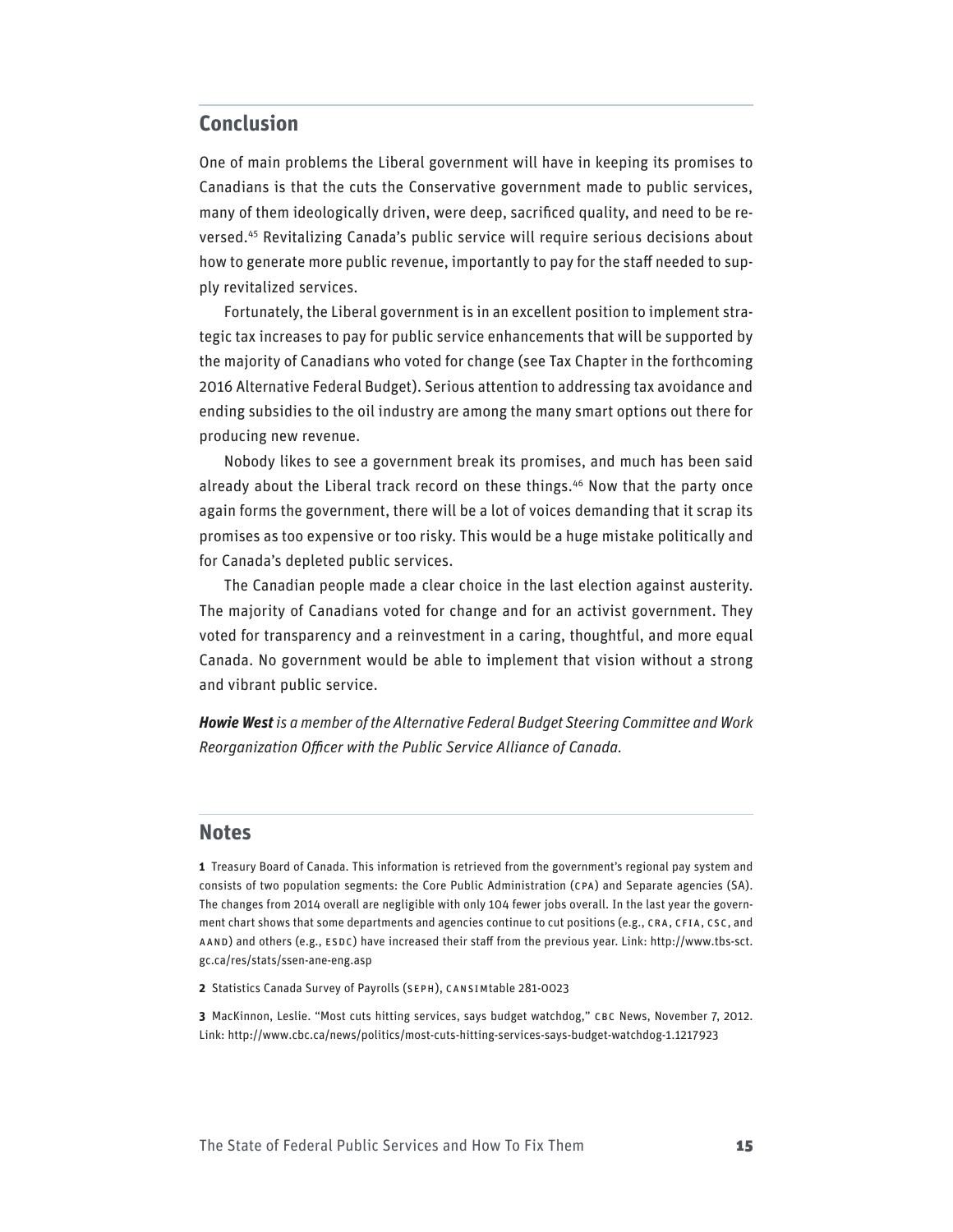**4** Scratch, Lydia (2010). Public Service Reductions in the 1990s: Background and Lessons Learned. Ottawa: Library of Parliament.

**5** Treasury Board Secretariat (2013). Demographic Snapshot of the Federal Public Service 2013. Ottawa: Government of Canada. Link: <http://www.tbs-sct.gc.ca/res/stats/demo13-eng.asp>

**6** Finance Canada. "Fiscal Reference Tables 2012: Table 8." Ottawa: Government of Canada. Link: http:// www.fin.gc.ca/frt-trf/2012/frt-trf-1202-eng.asp#tbl8

**7** Finance Canada (2015). Update of Economic and Fiscal Projections, p. 47. Link: [http://www.budget.gc.ca/](http://www.budget.gc.ca/efp-peb/2015/pub/efp-peb-15-en.pdf) [efp-peb/2015/pub/efp-peb-15-en.pdf](http://www.budget.gc.ca/efp-peb/2015/pub/efp-peb-15-en.pdf)

**8** Sanger, Toby, (2013) Canada's (not so incredible) shrinking Federal government, Rabble.ca Blogs November 21, 2013 http://rabble.ca/blogs/bloggers/progressive-economics-forum/2013/11/canadas-not-soincredible-shrinking-federal-gover

**9** Mazzucato, Mariana (2013). *The Enterpreneurial State*, Anthem Press, New York, p. 13: "From the development of aviation, nuclear energy, computers, the Internet, biotechnology and today's developments in green technology, it is, and has been, the State - not the private sector - that has kick started and developed the engine of growth, because of its willingness to take risks in areas where the Private sector has been too risk averse."

**10** Macdonald, David and Kayle Hatt (2014). *At What Cost? The Impacts of Rushing to Balance the Budget*, Canadian Centre for Policy Alternatives. Link:<https://www.policyalternatives.ca/publications/reports/what-cost>

**11** Kingston, Bob (2014). Speaking Notes for News Conference. Link: http://www.foodsafetyfirst.ca/2014/04/22/ speaking-notes/

**12** Canadian Food Inspection Agency (2014). *Consultations*. Accountability. Retrieved May 2015 from the CFIA website: http://www.inspection.gc.ca/about-the-cfia/accountability/consultations/eng/1330977431 764/1330977617771#guidancedocumentrepository

**13** The Professional Institute of the Public Service of Canada (2014). *Summary of CFIA Consultation Submission*s. Retrieved May 2015 from the PIPSC website: [http://www.pipsc.ca/portal/page/portal/website/news/](http://www.pipsc.ca/portal/page/portal/website/news/announcements/pdfs/cfia-12102014.en.pdf) [announcements/pdfs/cfia-12102014.en.pdf](http://www.pipsc.ca/portal/page/portal/website/news/announcements/pdfs/cfia-12102014.en.pdf)

**14** Author's conversation with Bob Kingston, president of the Agriculture Union, a component of the PSAC. November 18 2015.

**15** Tait, Carrie. "Wildfires and Drought are Hurting Prairie Economy," *Globe and Mail*, July 16, 2015. Link: [http://www.theglobeandmail.com/report-on-business/industry-news/energy-and-resources/prairie-wildfires](http://www.theglobeandmail.com/report-on-business/industry-news/energy-and-resources/prairie-wildfires-and-drought-hurting-wide-range-of-industries/article25539563/)[and-drought-hurting-wide-range-of-industries/article25539563/](http://www.theglobeandmail.com/report-on-business/industry-news/energy-and-resources/prairie-wildfires-and-drought-hurting-wide-range-of-industries/article25539563/)

**16** The Western Producer. "Plan For Centre of Excellence Dashed," April 20, 2012. Link: [http://www.producer.](http://www.producer.com/2012/04/plan-for-centre-of-excellence-dashed/) [com/2012/04/plan-for-centre-of-excellence-dashed/](http://www.producer.com/2012/04/plan-for-centre-of-excellence-dashed/)

**17** Calculations by author based on Environment Canada's Performance Reports and Reports on Plans and Priorities.

**18** Cheadle, Bruce. "Environment, fisheries ministers failed to enforce Species at Risk Act, court rules," Canadian Press, February 14, 2014; see also *Western Canada Wilderness Committee v. Canada* (Fisheries and Oceans), 2014 FC 148 - Smith testimony, para 84 and 85.

**19** De Souza, Mike. "Harper government cutting more than \$100 million related to protection of water," Postmedia, December 27, 2013.

**20** Department of Economic and Social Affairs (2009). *State of the World's Indiginous Peoples*, United Nations, New York.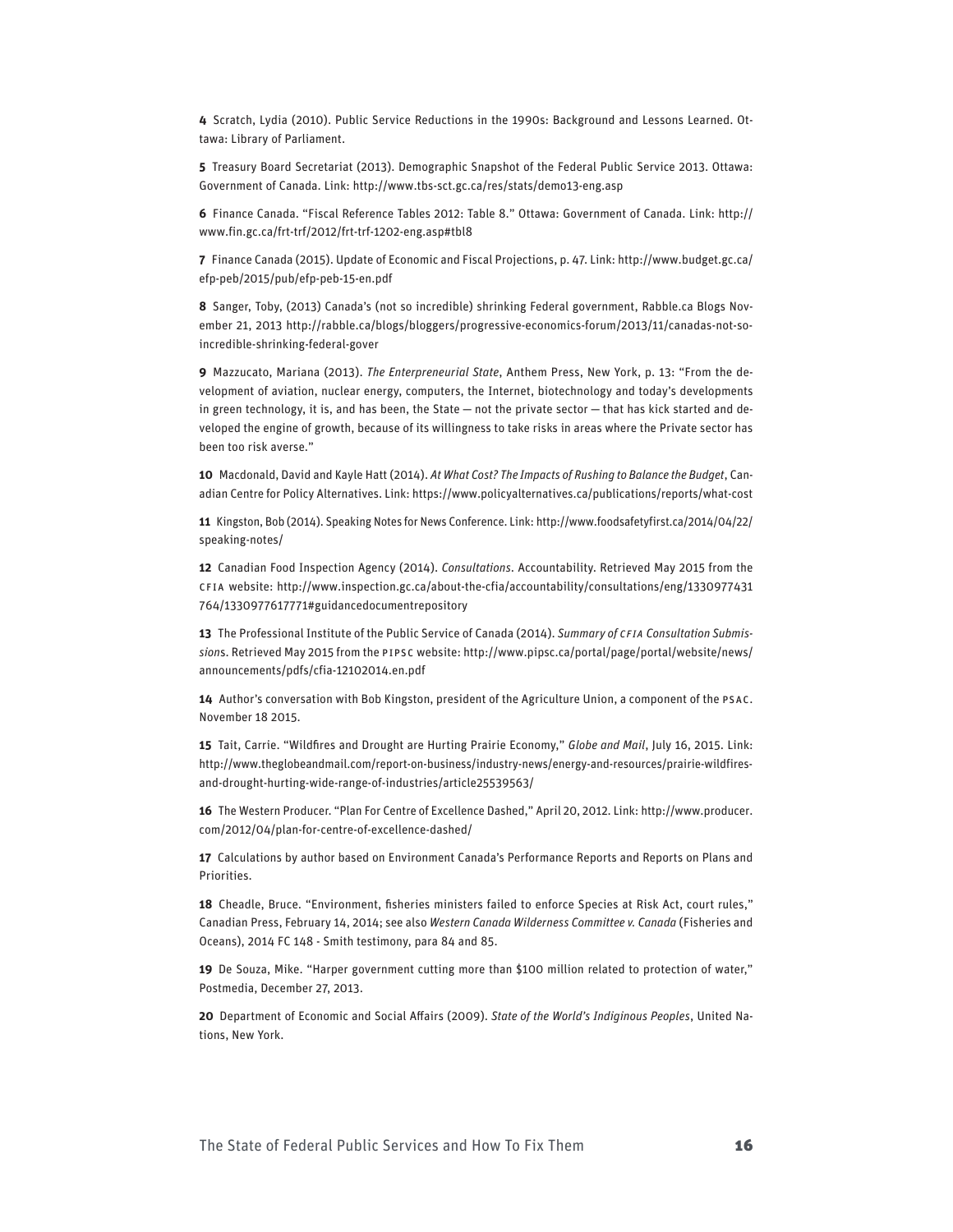**21** Berthiaume, Lee (2015). "Climate change is the 'worst threat we are facing this century': Stephane Dion," *Postmedia*, November 18, 2015.

**22** Klein, Naomi (2014). *This Changes Everything*, Alfred A Knopf, Canada. This is the thesis of the book.

**23** Smith, Grant (2015). "OPEC Export Price Falls Below \$40 for First Time Since 2009," *Bloomberg Business*, November 16, 2015 [\(http://www.bloomberg.com/news/articles/2015-11-16/opec-export-price-falls](http://www.bloomberg.com/news/articles/2015-11-16/opec-export-price-falls-below-40-for-first-time-since-2009)[below-40-for-first-time-since-2009\)](http://www.bloomberg.com/news/articles/2015-11-16/opec-export-price-falls-below-40-for-first-time-since-2009); The NASDQ pegged oil prices at \$41.9 on November 22, 2015 ([http://](http://www.nasdaq.com/markets/crude-oil.aspx) [www.nasdaq.com/markets/crude-oil.aspx\)](http://www.nasdaq.com/markets/crude-oil.aspx).

**24** Bast, Elizabeth et. al. (2015). *Empty Promises: G20 Subsidies to Oil, Gas and Coal*, Oil Change International, Overseas Development Institute, p. 72.

**25** Sheikh, Munir (2015). "There's Too Much At Stake, Make Statistics Canada Independent," *Globe and Mail*, November 5, 2015. Link: [http://www.theglobeandmail.com/report-on-business/rob-commentary/theres-too](http://www.theglobeandmail.com/report-on-business/rob-commentary/theres-too-much-at-stake-make-statistics-canada-independent/article27117905/)[much-at-stake-make-statistics-canada-independent/article27117905/](http://www.theglobeandmail.com/report-on-business/rob-commentary/theres-too-much-at-stake-make-statistics-canada-independent/article27117905/)

**26** Treasury Board of Canada <http://www.tbs-sct.gc.ca/res/stats/ssen-ane-eng.asp>

**27** Curry, Bill. "Ottawa hiring 400 public servants to manage EI," *The Globe and Mail*, December 9, 2014.

**28** MacDonald, David and Kayle Hatt (2014). *At What Cost? The Impacts of Rushing to Balance the Budget*, CCPA. Link:<https://www.policyalternatives.ca/publications/reports/what-cost>

**29** Hallegatte, Stephane et. al. (2016). *Shock Waves: Managing the Impacts of Climate Change on Poverty*. World Bank Climate Change and Development Series. Washington, D.C.

**30** O'Hagan, Ellie Mae (2015). "Mass migration is no 'crisis': it's the new normal as the climate changes*," The Guardian U.K.,* August 18, 2015. Link: [http://www.theguardian.com/commentisfree/2015/aug/18/mass](http://www.theguardian.com/commentisfree/2015/aug/18/mass-migration-crisis-refugees-climate-change)[migration-crisis-refugees-climate-change](http://www.theguardian.com/commentisfree/2015/aug/18/mass-migration-crisis-refugees-climate-change)

**31** Cresky, Jim (2015). "John McCallum's Renovation Job," *Embassy Magazine*, Wednesday, November 11, 2015.

**32** McGregor, Janyce. "John Baird's decade in federal politics," CBC News, February 3, 2015. Link: [http://](http://www.cbc.ca/m/touch/politics/story/1.2943299) [www.cbc.ca/m/touch/politics/story/1.2943299](http://www.cbc.ca/m/touch/politics/story/1.2943299)

**33** Rennie, Steve. "Scrapped court challenges program still 5–7 years from winding down," The Canadian Press, March 04, 2015.

**34** Beeby, Dean. "Liberal transparency reforms subject to 'review' next year," CBC News, November 30, 2015. Link:<http://www.cbc.ca/news/politics/access-to-information-reforms-review-1.3342584>

**35** Cheadle, Bruce. "Data show unfulfilled federal access-to-information requests going back to 2009," The Canadian Press, June 25, 2015. Link: [http://www.theglobeandmail.com/news/national/data-shows-unfulfilled](http://www.theglobeandmail.com/news/national/data-shows-unfulfilled-federal-access-to-information-requests-going-back-to-2009/article25106483/)[federal-access-to-information-requests-going-back-to-2009/article25106483/](http://www.theglobeandmail.com/news/national/data-shows-unfulfilled-federal-access-to-information-requests-going-back-to-2009/article25106483/)

**36** Zucman, Gabriel (2015). *The Hidden Wealth of Nations*, University of Chicago Press, London, p. 31.

**37** Treasury Board of Canada. Population of the Federal Public Service: [http://www.tbs-sct.gc.ca/res/stats/](http://www.tbs-sct.gc.ca/res/stats/ssen-ane-eng.asp) [ssen-ane-eng.asp](http://www.tbs-sct.gc.ca/res/stats/ssen-ane-eng.asp)

**38** Yalnizyan, Armine. "Canada Post's Vow To 'Protect Taxpayers' Needs A Reality Check." *The Globe and Mail*, December 16, 2013. Link: http://www.theglobeandmail.com/globe-debate/canada-posts-vow-to-protecttaxpayers-needs-a-reality-check/article15981676/#dashboard/follows/

**39** Busby, Mattha. "Canadians are stopping cuts to Canada Post now to stop privatization later," *Rabble. ca*, June 5, 2015.

**40** Cox, Ethan (2014). "Canada Post Should Deliver on Postal Banking," *Toronto Star*, February 19, 2014.